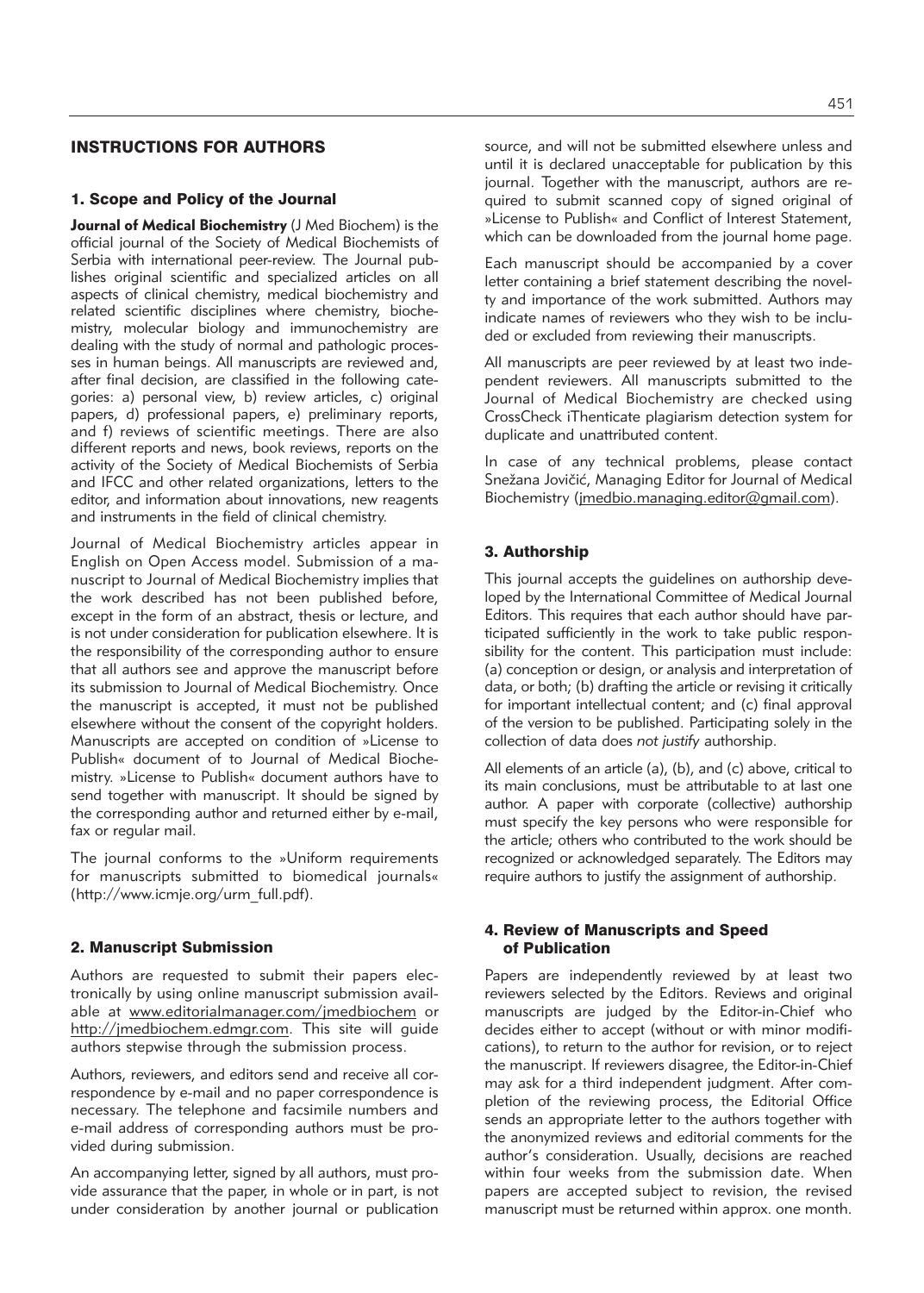Revised articles are re-evaluated by the Editor-in-Chief who decides to accept or to submit to a second review. It is the aim of the Journal to publish papers within six months after their receipt by the Editor-in-Chief.

The author will receive first proofs for correction. Manuscripts are not returned.

## 5. Preparation of Manuscripts

The complete manuscript, including enclosures should be prepared according to instructions given in this section.

Manuscripts must be written in clear and concise English language. The manuscript should be written in the third person avoiding the passive voice. Please have your text proofread by an native English speaker before you submit it for consideration. Either British or American spelling is acceptable. At the proofreading stage, changes other than correction of printer's errors will be charged to the authors.

Type the manuscript (including table legends, figure legends and references) double-spaced using 12 font size on one page of A4 or 81/2×11'' paper. Number the pages consecutively (with the title page being page 1) and leave 2.5 cm margins on all sides. Avoid footnotes in the text, use parentheses instead. Papers and reviews should usually occupy no more than eight printed pages; short communications, case reports and letters to the editor should not exceed four printed pages. Each full page of printed text corresponds to approximately 1400 words. Allow space for tables and illustrations within the page limit.

Manuscripts should be prepared in accordance with the guidelines below and should be sent online at http: //jmedbiochem.edmgr.com. The electronic copy of the manuscript should be saved as a Word for Windows (.doc) or Rich Text Format (.rtf) file. Manuscripts must be submitted using double line-spaced, unjustified text throughout, with headings and subheadings in bold case (not underlined). Press ENTER only at the end of a paragraph, list entry or heading.

Full length papers and technical reports should have Title Page, Summary, Keywords, List of Abbreviations, Introduction, Materials and Methods, Results, Discussion, Acknowledgements, if available, References, Tables and Figure legends.

Short communications and case reports should be subdivided into Summary, Keywords, List of Abbreviations, and a single section of main text without headings. Experimental procedures should be described in legends to figures or footnotes to tables. Acknowledgements and References should be presented as in full length papers.

Letters to the editor are arranged like short communications but without a Summary.

## Title page

The title page should include:

- 1. Short and informative title.
- 2. Names of all authors (with one name and forename of each author in full), followed by their affiliations: department, institution, city without postcode, country. If there is more than one institution involved, authors' names should be linked to the appropriate institutions by inserting consecutive numbers in superscript after relevant names. If required, lower case letters, in superscript after the name, should be used to indicate the present address.
- 3. Full name, mailing address, fax phone number and email address of the corresponding author to whom communications should be sent is typed at the bottom.
- 4. Running title containing 50 characters or less in length.

#### Summary, Keywords and a list of non-standard abbreviations

The second page of the manuscript should contain Summary, Keywords and a list of non-standard abbreviations used in text, figures, tables, and figure and table legends.

A summary should be short and clear, typed on a separate sheet, and should contain no more than 250 words. It must be comprehensible to readers before they have read the paper. Reference citations must not appear in the abstract, abbreviations should be avoided.

The summary of the original articles, should be structured, including following: Background, Methods, Results and Conclusions. The abstract of the other article types should not be structured.

A short summary in the Serbian language should be typed on the separate sheet, beginning with a Serbian title. Below the end of English and Serbian summaries provide up to six key words in alphabetical order separated by semicolon using the entries from Index Medicus for indexing purposes.

## Introduction

Introduction should be clear, pointing to the essence of the problem and the purpose of the study. References related to the problem discussed in the manuscript should be cited. Do not include data or conclusions from the work being reported.

#### Materials and methods

The experimental part should include a description of materials and methods used. If methods are widely known, they should not be described, but only references indicated. If the article deals with a new method or modified method, full description should follow. Methods used in statistical analyses should be indicated. Identify accurately all materials, substances, drugs and chemicals used.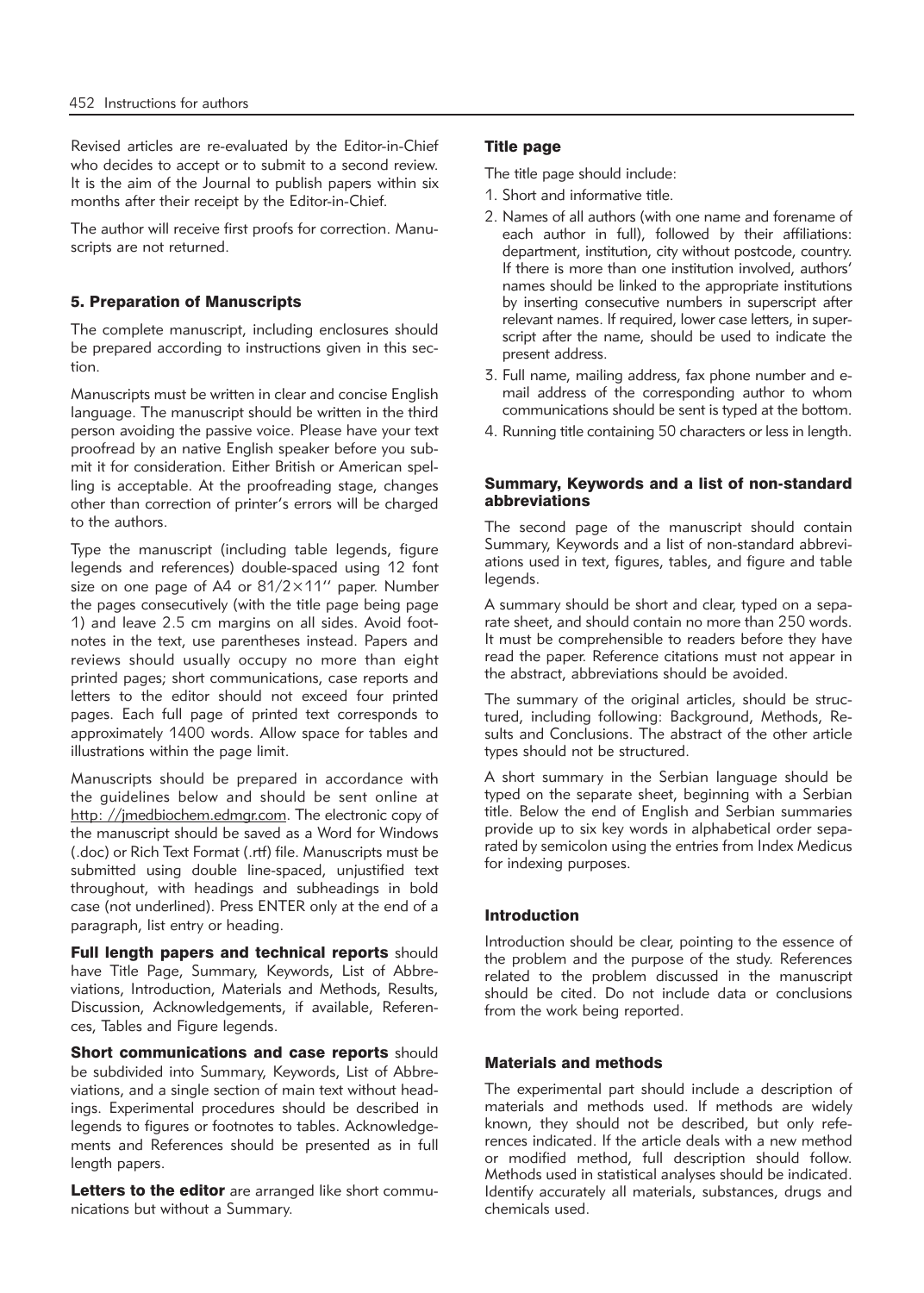**Ethics.** When reporting experiments on human subjects, manuscripts must include assurance that informed consent was obtained and that the study was performed in conformance with the Declaration of Helsinki ethical guidelines (http://ohsr.od.nih.gov/helsinki.php3) as reflected in *a priori* approval by the local institution's, regional or national, human research review committee. Do not use patients' names, initials, or hospital numbers, especially in any illustrative material. When reporting experiments on animals, indicate whether the national law on the care and use of laboratory animals was followed. Articles which do not give assurance of compliance with these principles will be rejected.

**Statistics.** Describe statistical methods with enough detail to enable a knowledgeable reader with access to the original data to verify the reported results. If preparing statistical data for publication, please read the journal's statistical guidelines or standard books. Specify any general computer programme used. When data are summarized in the results section, give the statistical methods used to analyze them.

#### **Results**

Results should be precise and clear, statistically processed and expressed according to the International System of Units (SI). Present in logical sequence the data generated using, as appropriate, tables and figures without duplication. Indicate the nature of data reduction and statistical procedures employed with appropriate references.

## **Discussion**

Results should be discussed and compared to reference results. Conclusions should be drawn on the basis of these comparisons. Indicate the conclusions that may be drawn and place them in the context of a critical appraisal of previous work. Do not repeat in detail data or other material given in the introduction or the results section. Link the conclusions with the goals of the study, but avoid unqualified statements and conclusions not completely supported by your data. Distinguish clearly new information from previous finding, and speculation from fact. Problems arising out of the study may be identified, and relevant hypotheses may be generated.

#### Acknowledgements

Acknowledgements should be placed at the end of the text. Indicate financial support, gifts, technical assistance, and advice. Names of the funding organizations should be written in full. Obtain written permission from those acknowledged by name.

## Units of measurement

The units of measurement when possible must belong to the International System of Units (SI) or be non-SI units accepted for use with the SI (e.g. days, litre). (http://www.bipm.fr/3\_SI/si.html)

#### **References**

Only essential references should be included. Authors are responsible for verifying them against the original source material. Automatic numbering should be avoided. References are typed on sheets separate from the text and follow the text. Rely upon articles published in primary research journals. Meeting abstracts may be cited only if published in journals. Citations such as »personal communication«, »unpublished data« or »in press« are not accepted. Publications for which no author is apparent may be attributed to the organization from which they originate. Simply omit the name of the author for anonymous journal articles – avoid using »Anonymous«.

References are identified in the text by Arabic numerals in parentheses, and numbered consecutively in the order in which they are mentioned in the text. If one reference is cited several times in the text, the same number is indicated in parentheses. Abbreviations of journals conform to those used in Index Medicus (List of Journals Indexed). List all authors; if the number is seven or more, cite first six names followed by *et al*. Do not use italic font in the reference section. References must be given in the following format:

• Articles:

Pugia MM, Sammer R, Corey P, Lott JA, Anderson L, Gleason S, et al. The uristatin dipstick is useful in distinguishing upper respiratory from urinary tract infections. Clin Chim Acta 2004; 341: 73–81.

Mizon D, Piva F, Queyrel V, Balduyck M, Hachulla E, Mizon J. Urinary bikunin determination provides insight into proteinase/proteinase inhibitor imbalance in patients with inflammatory diseases. Clin Chem Lab Med 2002; 40: 579–86.

• Supplements:

Williams DN. Reducing costs and hospital stay for pneumonia with home intravenous cefotaxime treatment: results with a computerized ambulatory drug delivery system. Am J Med 1994; 97: Suppl 2A: 50–5.

• Abstracts:

Henney AM. Chronic plaque or acute rupture? The yin and yang of vascular tissue remodeling [abstract]. Atherosclerosis 1997; 134: 111.

• Books and Monographs:

Kahn CR, Weir GC, editors, Joslin's diabetes mellitus, 13ed. Philadelphia: Lea and Febiger, 1994: 1068pp.

• Chapters:

Karnofsky DH, Burchenal JH. The clinical evaluation of chemotherapeutic agents in cancer. In: Macleod CM, editor. Evaluation of chemotherapeutic agents. New York: Columbia University Press, 1949: 191–205.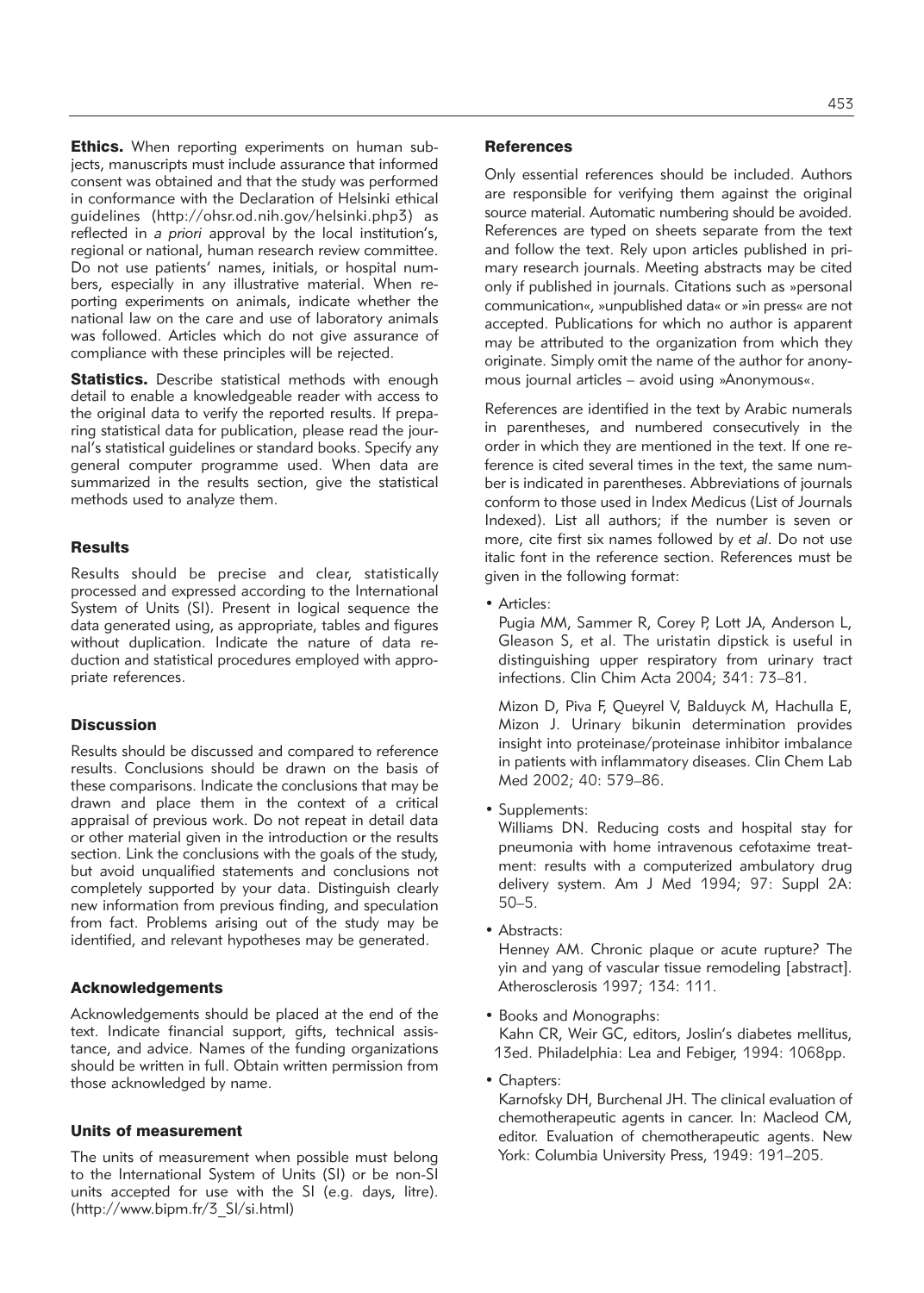## **Tables**

Submit tables on separate pages and number them consecutively using Roman numerals. Provide a short descriptive title, column headings, and (if necessary) footnotes to make each table self-explanatory. Refer to tables in the text as Table I, etc. Use Table I, etc. in the table legends. Please indicate in the manuscript the approximate position of each table.

# Figures

Illustrations will be reduced in size to fit, whenever possible, the width of a single column, i.e. 80 mm, or a double column, i.e. 168 mm. Ideally, single column figures should be submitted with a width of 100 mm, double column figures with a width of 210 mm. Lettering in all figures within the article should be uniform in style, preferably a sans serif typeface, and of sufficient size, so that it is readable at the final size of approximately 2 mm.

Uppercase letters A, B, C, etc. should be used to identify parts of multi-part figures. Cite all figures in the text in a numerical order. Indicate the approximate position of each figure. Refer to figures in the text as Figure 1, etc. Use Figure 1, etc. in the figure legends.

The first author's name, drawing number and top location are indicated on the back of the illustration.

The number of tables and figures should be rational.

Line drawing and photographs must be of high quality. Note that faint shading may be lost upon reproduction. All illustrations should be black and white and should be numbered in the order in which they are mentioned in the text. The figures must be saved as separate files and printouts appended to the manuscript. All photographic figures should be submitted in camera-ready form (i.e. with all extraneous areas removed) and saved as TIFF files at a resolution of 600 dpi. Line drawings should be professionally prepared and labelled (freehand files). Charts may be supplied as Excel spreadsheets (one chart per sheet). Where necessary, magnification should be shown using a scale marker. The figure legends (one per figure) should appear as a separate page at the end of the main text file. Any previously published illustrations should be accompanied by the written consent to replication of the copyright holder and an acknowledgement should be included in the legend. The full reference should also be included in the reference list.

#### Figure legends

Provide figure legends on separate pages. Explain all symbols used in the figures. Remember to use the same abbreviations as in text.

## **Nomenclature**

Follow the rules of the IUPAC-IUB Commission on Biochemical Nomenclature, as in IUB *Biochemical Nomen -* *clature and Related Documents*, 3rd edition, obtainable from Biochemical Society Book Depot, P.O. Box 32, and Commerce Way, Colchester, CO2 8HP, U.K.

Enzyme names should be in accordance with the recommendations of the IUPAC-IUB Commission on Biochemical Nomenclature, 1978, as in *Enzyme Nomenclature*, published by Academic Press, New York, 1992. Genotypes should be given in italics, phenotypes should not be italicised. Nomenclature of bacterial genetics should follow Damerec et al. Genetics 1966; 54: 61–76.

## **Abbreviations**

Journal of Medical Biochemistry accepts standard *Journal* of Biological Chemistry abbreviations. Uncommon abbreviations should be defined, in parentheses, when they first appear in text. Abbreviations in the Title and in the Abstract should be avoided. All non-standard abbreviations should be listed alphabetically on the second page of the manuscript (see above), separated by semicolon. Start with the abbreviation, followed by a comma, and then give the explanation.

# **Offprints**

Page proofs will be sent electronically to the author for correspondence and must be returned promptly by e-mail, fax or post. The corresponding authors will receive a PDF file of their article. Corrections should be kept to a minimum. This should be completed and returned immediately. The corresponding author will also receive complimentary copy of the issue in which article appears.

# 6. Declaration of Interest

It is the policy of Journal of Medical Biochemistry to adhere in principle to the Conflict of Interest policy recommended by the International Committee of Medical Journal Editors (ICMJE, http://icmje.org/index.html#conflict). The authors must declare conflicts of interest (Conflict of Interest Statement). In specific, we request for the following: 1) all relevant potential conflicts of interest for each named author and/or a statement of no-conflicts if there are none relevant to the contents of the article for any author(s), 2) disclosure of how the article is funded, and in specific, the disclosure of any and all pharmaceutical company funding (partial of total) or a statement that there was no involvement of a pharmaceutical/other company (if this is the case) and 3) comprehensive explanation of the role of the sponsors in article preparation (if the article is sponsored in part or whole).

# 7. Copyright

It is a condition of publication that authors assign »License to Publish« document to Journal of Medical Biochemistry. Authors may, of course, use the article elsewhere after publication without prior permission from Journal of Medical Biochemistry, provided that acknowl